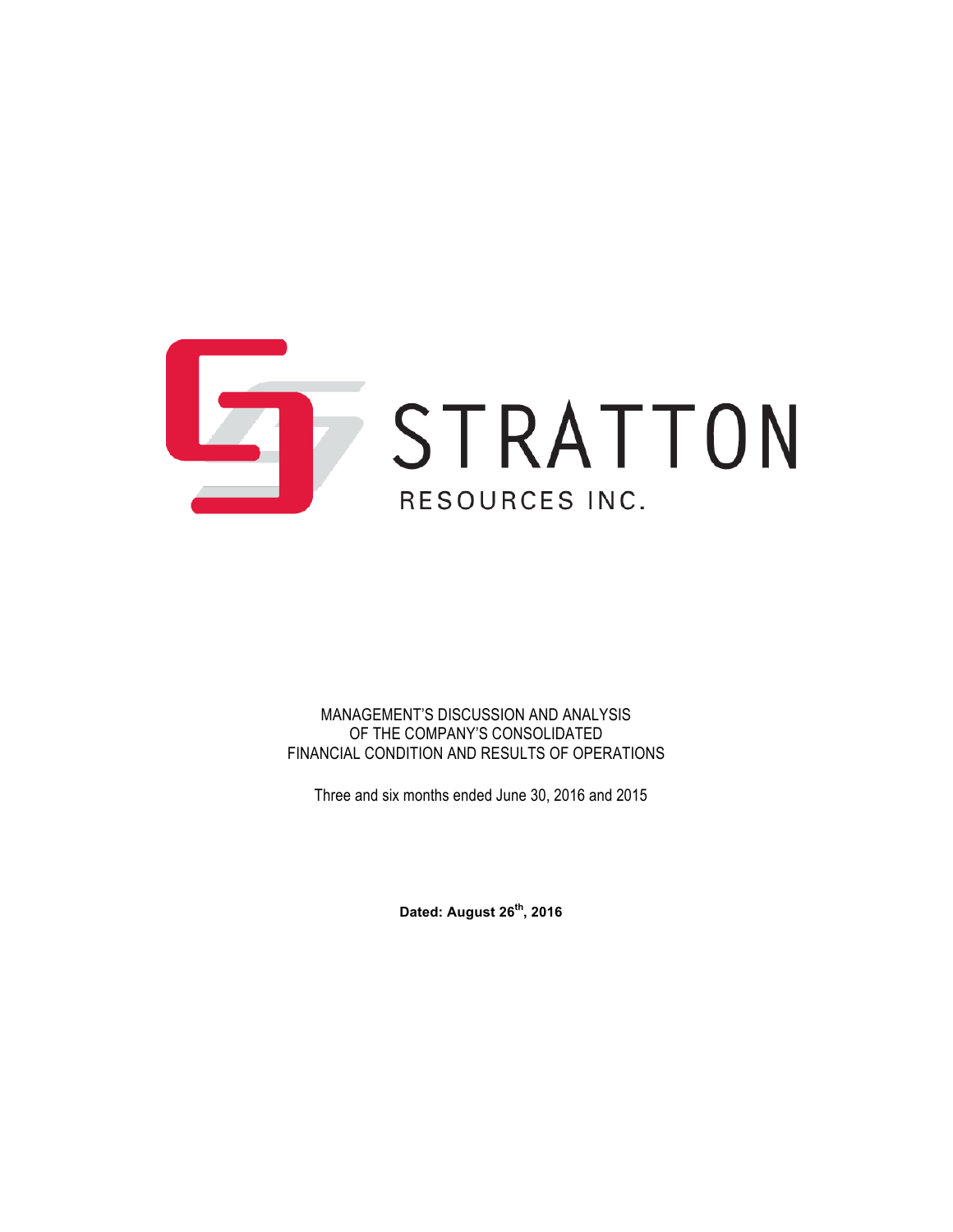(An exploration stage company)

## Management's Discussion and Analysis For the three and six months ended June 30, 2016 and 2015 Expressed in Canadian Dollars

#### **1.1 Date and forward-looking statements**

The following Management's Discussion and Analysis ("MD&A") is intended to assist the reader to assess material changes in the consolidated financial condition and results of operations of Stratton Resources Inc. ("Stratton" or "the Company") as at June 30, 2016 and for the three and six months then ended. This MD&A should be read in conjunction with the condensed consolidated interim financial statements of the Company and related notes thereto as at and for the three and six months ended June 30, 2016 and 2015. The condensed consolidated interim financial statements have been prepared in accordance with International Accounting Standard ("IAS") 34, "Interim Financial Reporting" using accounting policies consistent with International Financial Reporting Standards ("IFRS") as issued by the International Accounting Standards Board ("IASB") and Interpretations issued by the International Financial Reporting Interpretations Committee ("IFRIC"). The accounting policies followed in these condensed consolidated interim financial statements are the same as those applied in the Company's most recent audited annual consolidated financial statements for the year ended December 31, 2015.

The effective date of this MD&A is August 26, 2016.

This MD&A may contain "forward-looking statements" which reflect the Company's current expectations regarding the future results of operations, performance and achievements of the Company, including but not limited to statements with respect to the Company's plans or future financial or operating performance, the estimation of mineral reserves and resources, conclusions of economic assessments of projects, the timing and amount of estimated future production, costs of future production, future capital expenditures, costs and timing of the development of deposits, success of exploration activities, permitting time lines, requirements for additional capital, sources and timing of additional financing, realization of unused tax benefits and future outcome of legal and tax matters.

The Company has tried, wherever possible, to identify these forward-looking statements by, among other things, using words such as "anticipate," "believe," "estimate," "expect", "budget", or variations of such words and phrases or state that certain actions, events or results "may", "could", "would", "might" or "will be taken", "occur" or "be achieved".

The statements reflect the current beliefs of the management of the Company, and are based on currently available information. Accordingly, these statements are subject to known and unknown risks, uncertainties and other factors, which could cause the actual results, performance, or achievements of the Company to differ materially from those expressed in, or implied by, these statements. These uncertainties are factors that include but are not limited to risks related to international operations; risks related to general economic conditions and credit availability, uncertainty related to the resolution of legal disputes and lawsuits; actual results of current exploration activities, unanticipated reclamation expenses; fluctuations in prices of base and precious metals; fluctuations in foreign currency exchange rates, increases in market prices of mining consumables, possible variations in mineral resources, grade or recovery rates; accidents, labour disputes, title disputes, claims and limitations on insurance coverage and other risks of the mining industry; delays in obtaining governmental approvals or financing or in the completion of development or construction activities, changes in national and local government regulation of mining operations, tax rules and regulations, and political and economic developments in countries in which the Company operates, as well as other factors. Additional information relating to the Company and its operations is available on SEDAR at www.sedar.com and on the Company's web site at www.strattonresources.com.

The Company's management reviews periodically information reflected in forward-looking statements. The Company has and continues to disclose in its Management's Discussion and Analysis and other publicly filed documents, changes to material factors or assumptions underlying the forward-looking statements and to the validity of the statements themselves, in the period the changes occur.

Historical results of operations and trends that may be inferred from the following discussions and analysis may not necessarily indicate future results from operations.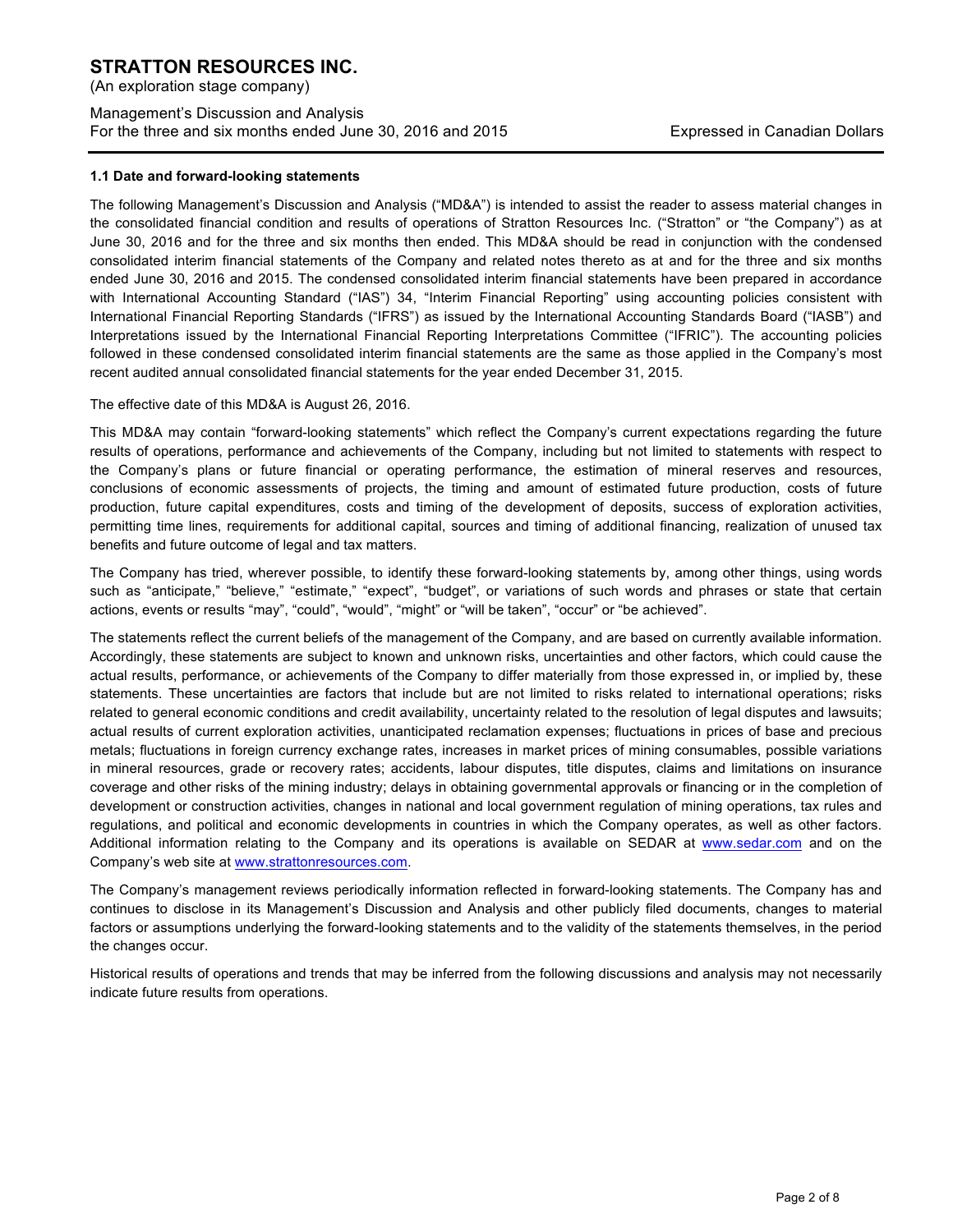(An exploration stage company)

Management's Discussion and Analysis For the three and six months ended June 30, 2016 and 2015 Expressed in Canadian Dollars

#### **1.2 Over-all performance**

#### **1.2.1 Description of business**

Stratton is a junior exploration company focused on the acquisition, exploration and development of mineral resource properties. On July 4, 2011, the Company changed its name from Tribune Minerals Corp. to Stratton Resources Inc. The Company is incorporated under the Business Corporations Act (British Columbia) and is a reporting issuer in British Columbia, Alberta and Ontario. The Company is listed on the TSX Venture Exchange ("the Exchange") as a Tier 2 mining issuer, and its shares trade under the symbol SI.V.

The current organizational structure of Stratton is as follows:

| Subsidiary name                              | Jurisdiction | Ownership |
|----------------------------------------------|--------------|-----------|
| Stratton Resources (Canada) Inc.             | Canada       | 100%      |
| Stratton Resources Holdings Corp. (inactive) | Canada       | 100%      |

Effective November 2015, the Company let lapse the claims of its 100% owned Lunar project. As of the date of this MD&A, the Company no longer holds an interest in a Tier 2 Property ("Qualifying Property"), as defined by the rules of the Exchange, and is now pursuing other mineral property opportunities.

The business of the Company involves a high degree of risk and there is no assurance that the Company will identify appropriate properties for acquisition or investment and even if so identified and warranted, that it will be able to finance the acquisition or investment. In the event that the Company is not able to identify an appropriate mineral property for acquisition or investment in accordance with the listing requirements of the Exchange, there is a risk that the Company, at the discretion of the Exchange, will be transferred to the NEX Board as an inactive company.

#### **1.2.2 Exploration and evaluation assets**

During the six months ended June 30, 2016, the Company did not incur any acquisition, exploration and evaluation costs.

During the year ended December 31, 2015, the Company incurred the following changes to acquisition, exploration and evaluation costs:

|       | <b>Balance</b> | <b>Additions (Reductions)</b>      |                          |                |       | <b>Balance</b> |              |
|-------|----------------|------------------------------------|--------------------------|----------------|-------|----------------|--------------|
|       | December 31,   |                                    |                          |                |       |                | December 31, |
|       | 2014           |                                    |                          |                |       |                | 2015         |
|       |                | Q1                                 | Q <sub>2</sub>           | Q <sub>3</sub> | Q4    | <b>YTD</b>     |              |
| Lunar | \$325,334      | \$ -                               | $s -$                    | \$ (325, 334)  | $S -$ | \$ (325, 334)  | \$ -         |
| Total | 325,334<br>\$  | c<br>$\overline{\phantom{0}}$<br>จ | $\overline{\phantom{0}}$ | \$ (325, 334)  | $s -$ | \$ (325, 334)  | \$.          |

During the year ended December 31, 2015, the Company wrote-off \$325,334 in capitalized costs associated with its Lunar project as a result of the claims lapsing.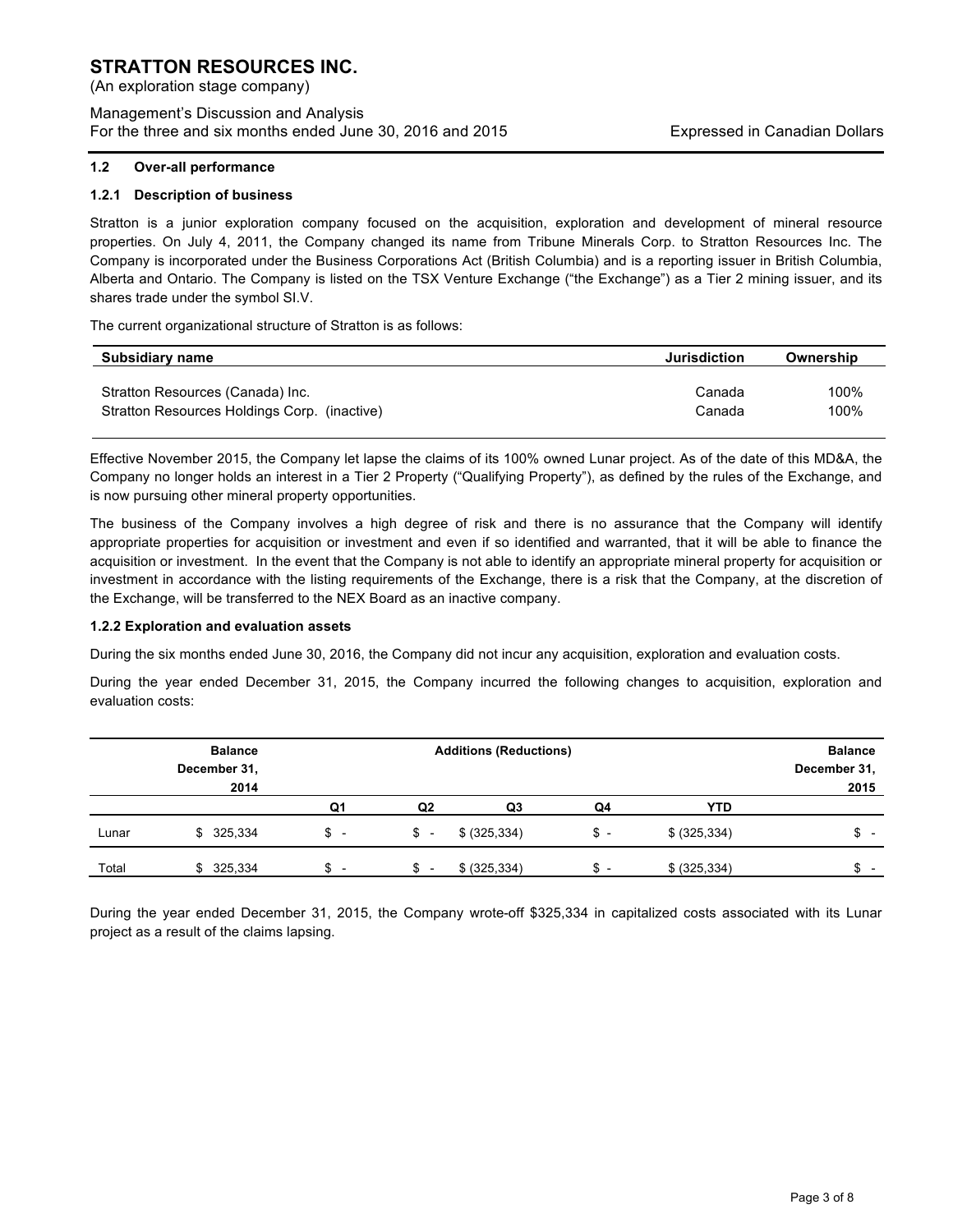(An exploration stage company)

## Management's Discussion and Analysis For the three and six months ended June 30, 2016 and 2015 Expressed in Canadian Dollars

### **1.3 Selected annual information**

The following represents selected information of the Company for the three most recently completed financial years:

|                                              | 2015          | 2014         | 2013         |
|----------------------------------------------|---------------|--------------|--------------|
| Net loss and comprehensive loss for the year | \$ (460, 357) | \$ (132,887) | \$ (253,781) |
| Basic and diluted loss per share             | (0.01)        | (0.00)       | (0.01)       |
| Working capital                              | (414, 442)    | (279, 419)   | (138,508)    |
| Total assets                                 | 223,518       | 687,456      | 836,528      |
| Total long term liabilities                  | -             |              |              |
| Shareholder's equity                         | (414, 442)    | 45,915       | 178,802      |
| Cash dividends per share                     |               |              |              |

The Company generated no revenues from operations during the fiscal periods ended December 31, 2015 and 2014, other than interest income of \$1,714 and \$1,197 respectively.

#### **1.4 Results of operations**

#### **The six months ended June 30, 2016 and 2015**

Net loss and comprehensive loss for the six months ended June 30, 2016 was \$60,599 compared to a net loss and comprehensive loss of \$80,862 for the same period in the previous year. The primary reasons for the decrease in loss are reductions in Consulting fees, directors' fees, wages and benefits and Legal and professional fees. Consulting fees, directors' fees, wages and benefits decreased due to the suspension of management fees effective January 1, 2016. Legal and professional fees decreased in the current period by \$5,837 due to reduced audit fees compared to the comparative period.

All other amounts that make up for the losses were very consistent compared to the same period in the previous year. The Company's main objective continues to be to maintain its public listing and conserve capital while it searches for prospective mineral property investments.

The Company continues to take all reasonable steps to minimize administration and overhead costs to preserve cash and maintain the Company's share structure.

#### **The three months ended June 30, 2016 and 2015**

Net loss and comprehensive loss for the three months ended June 30, 2016 was \$35,192 compared to a net loss and comprehensive loss of \$43,916 for the same period in the previous year. The primary reason for the decrease in the loss is a reduction in Consulting fees, directors' fees, wages and benefits. Consulting fees, directors' fees, wages and benefits decreased due to the suspension of management fees effective January 1, 2016.

#### **1.5 Summary of quarterly results**

The Company is a mineral exploration company and currently has no producing properties or operating income. However, the Company records interest earned on cash balances held at financial institutions, which depends upon cash balances available to fund its acquisition and exploration activities and administrative expenses. A summary of quarterly results is shown below: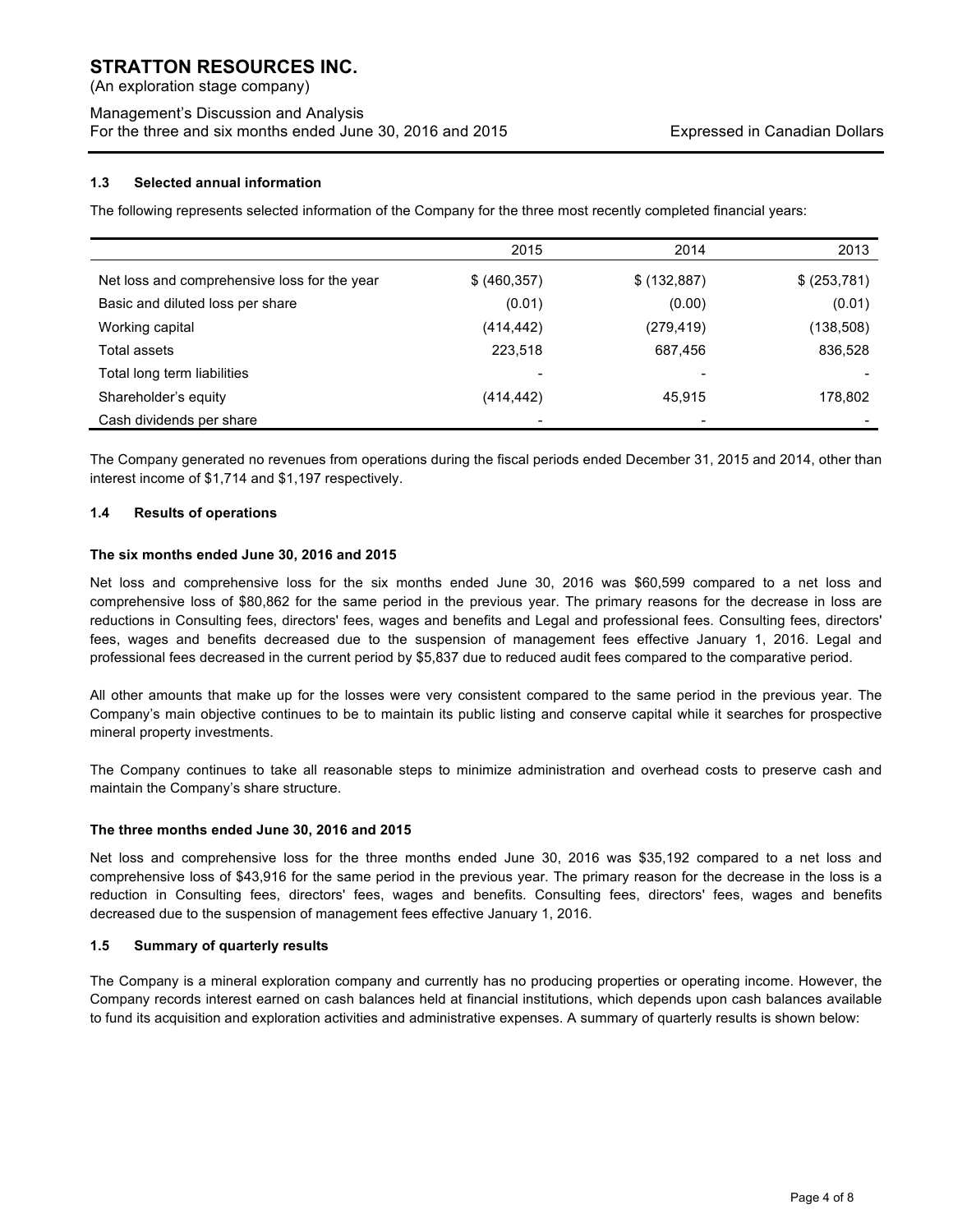(An exploration stage company)

Management's Discussion and Analysis For the three and six months ended June 30, 2016 and 2015 Expressed in Canadian Dollars

## **1.5 Summary of quarterly results (continued)**

| Quarter ended      | Interest and<br>other income | Net loss and<br>comprehensive loss | Loss per share |
|--------------------|------------------------------|------------------------------------|----------------|
|                    | \$                           | \$                                 | \$             |
| June 30, 2016      | 57                           | 35,192                             | 0.00           |
| March 31, 2016     | 496                          | 25,407                             | 0.00           |
| December 31, 2015  | 550                          | 37,152                             | 0.00           |
| September 30, 2015 | 870                          | 342,343                            | 0.01           |
| June 30, 2015      | 294                          | 43,916                             | 0.00           |
| March 31, 2015     |                              | 36,946                             | 0.00           |
| December 31, 2014  | 1                            | 25,810                             | 0.00           |
| September 30, 2014 | 64                           | 25,592                             | 0.00           |

The quarters ended in 2016 and 2015, except for the quarter ended September 30, 2015, show decreasing net loss and comprehensive loss over previous periods due to Management's efforts to reduce administration expenses. During the quarter ended September 30, 2015, the Company recorded a write-off of \$325,344 related to the Company's decision to let lapse the claims of the Lunar project. The most recent and prior quarters show a consistent amount of net loss and comprehensive loss, however during the periods ending June 30, 2016 and June 30, 2015, the Company recorded marginally higher net losses and comprehensive losses due to additional expenses related to annual reporting and the Company's annual general meeting. The Company anticipates maintaining a minimal monthly cash burn rate until the Company determines it is appropriate to refinance.

## **1.6 Liquidity and capital resources**

The Company finances its operations by raising capital in the equity markets. For the foreseeable future, the Company will need to rely on the sale of its securities to provide working capital and to finance its mineral property acquisition and exploration activities.

As at June 30, 2016, the Company had cash of \$141,642 and a net working capital deficit of \$475,041 compared to cash of \$215,521 and a net working capital deficit of \$414,442 as at December 31, 2015.

The cash balance of \$141,642 as at June 30, 2016 is sufficient to meet the cash requirements for the Company's administrative overhead and maintaining its mineral interests for the next twelve months as long as the note payable is not called.

Effective June 30, 2013, Universal Mineral Services Ltd. ("UMS") agreed to settle the historic payable amounts totaling \$609,388 with a note payable for an equivalent value. The note payable bears no interest, has a maturity, after extension, of December 31, 2016, is due on demand and is extendable for an additional twelve months at the mutual agreement of both parties. The intent of the note is to allow Stratton the flexibility to refinance only when it is deemed beneficial to its shareholders.

The Company has been reviewing ways to reduce general and administration costs, negotiating extended payment terms of its trade payables, and renegotiating its future commitments to identify opportunities to reduce or delay spending and payments.

The Company may be required to raise additional capital in order to fund its operations in the forthcoming year. Although the Company has been successful in the past in obtaining financing through the sale of its securities, there can be no assurance that the Company will be able to obtain adequate financing in the future in light of factors such as the market demand for its securities, the general state of financial markets and other relevant factors. Failure to obtain such additional financing could result in delay or indefinite postponement of the Company's efforts to identify and acquire prospective mineral resource properties, further exploration and development of the mineral resource properties currently in its portfolio, with a possible loss of some properties and reduction or termination of operations.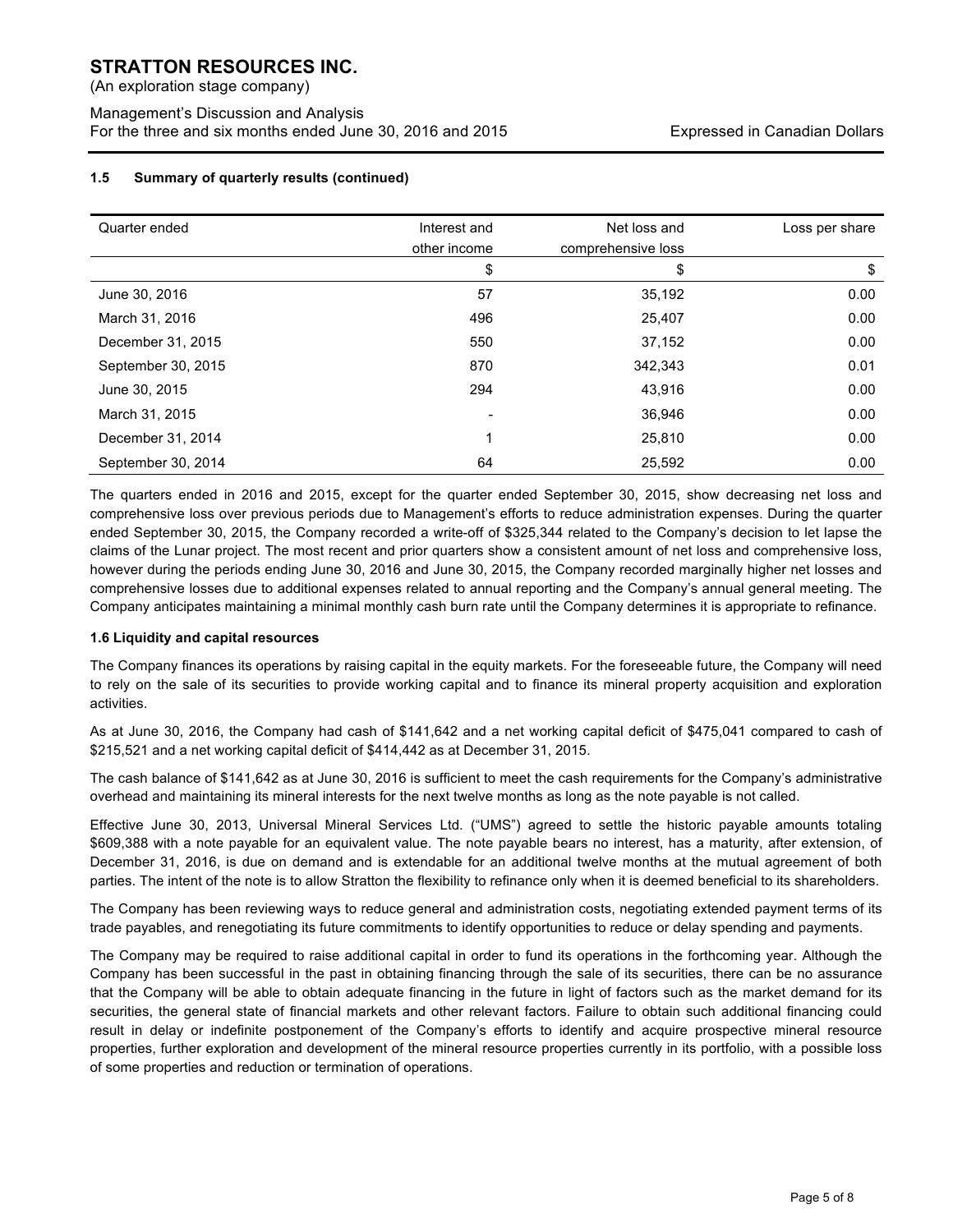(An exploration stage company)

## Management's Discussion and Analysis For the three and six months ended June 30, 2016 and 2015 Expressed in Canadian Dollars

#### **1.6 Liquidity and capital resources (continued)**

The Company's condensed consolidated interim financial statements for the three and six months ended June 30, 2016 and 2015 have been prepared on the assumption that the Company will continue to realize its assets and meet its liabilities in the normal course of business as a 'going concern'. However, as at the date of this MD&A, management has identified factors and circumstances that may cast a significant doubt on the Company's ability to continue as a going concern. The Company's audited annual consolidated financial statements contain no provisions for adjustments, which may become necessary if the Company becomes unable to continue on a 'going concern' basis. Such adjustments could be material.

The extent of the Company's future exploration programs will be dependent on the Company successfully raising additional funds through the issuance of equity.

(a) Non-brokered private placements

On August 12, 2016, the Company announced its intention to raise \$7.0 million through a non-brokered private placement (the "Offering"). The Offering will consist of up to 20 million common shares at a price of \$0.35 per share. Closing of the financing will significantly improve the financial condition of the Company and allow it to actively pursue mineral projects.

(b) Warrants and stock options

During the period ended June 30, 2016 and up to the date of this MD&A, there were no grants or outstanding warrants or stock options.

#### **1.7 Off-balance sheet arrangements**

The Company has not engaged in any off-balance-sheet arrangements such as obligations under guarantee contracts, a retained or contingent interest in assets transferred to an unconsolidated entity, any obligation under derivative instruments or any obligation under a material variable interest in an unconsolidated entity that provides financing, liquidity, market risk or credit risk support to the Company or engages in leasing, hedging or research and development services with the Company.

#### **1.8 Related party transactions**

All transactions with related parties have occurred in the normal course of operations and are measured at their fair value as determined by management. All amounts are unsecured, non-interest bearing and have no specific terms of settlement, unless otherwise noted.

|                                                              | Three months<br>ended<br>June 30, 2016 | Three months<br>ended<br>June 30, 2015 | Six months<br>ended<br>June 30, 2016 | Six months<br>ended<br>June 30, 2015 |
|--------------------------------------------------------------|----------------------------------------|----------------------------------------|--------------------------------------|--------------------------------------|
| Universal Mineral Services Ltd. <sup>1</sup>                 |                                        |                                        |                                      |                                      |
| Included in the statement of loss and comprehensive<br>loss: |                                        |                                        |                                      |                                      |
| Consulting fees, directors' fees, wages and benefits         | \$7,530                                | \$11,659                               | \$16,071                             | \$21,908                             |
| Office, rent and administration                              | 8,797                                  | 9,707                                  | 17.864                               | 18,707                               |
| Bank charges                                                 | 149                                    | 123                                    | 291                                  | 266                                  |
| Regulatory, transfer agent and shareholder<br>information    | 840                                    | 1,611                                  | 840                                  | 1,611                                |
| Project evaluation costs                                     |                                        | $\overline{\phantom{0}}$               |                                      | 3,689                                |
| Total transaction for the periods                            | \$17.316                               | \$23,100                               | \$ 35.066                            | \$46,181                             |

1) Universal Mineral Services Ltd. ("UMS") is a private company with directors and officers in common that, pursuant to an agreement dated March 30, 2012, provides geological, corporate development, administrative and management services to the Company on a cost recovery basis. As at June 30, 2016 the outstanding payable balance was \$6,802 (December 31, 2015 - \$7,871) and prepaid expenses and deposits balance was \$6,000 (December 31, 2015 - \$6,000).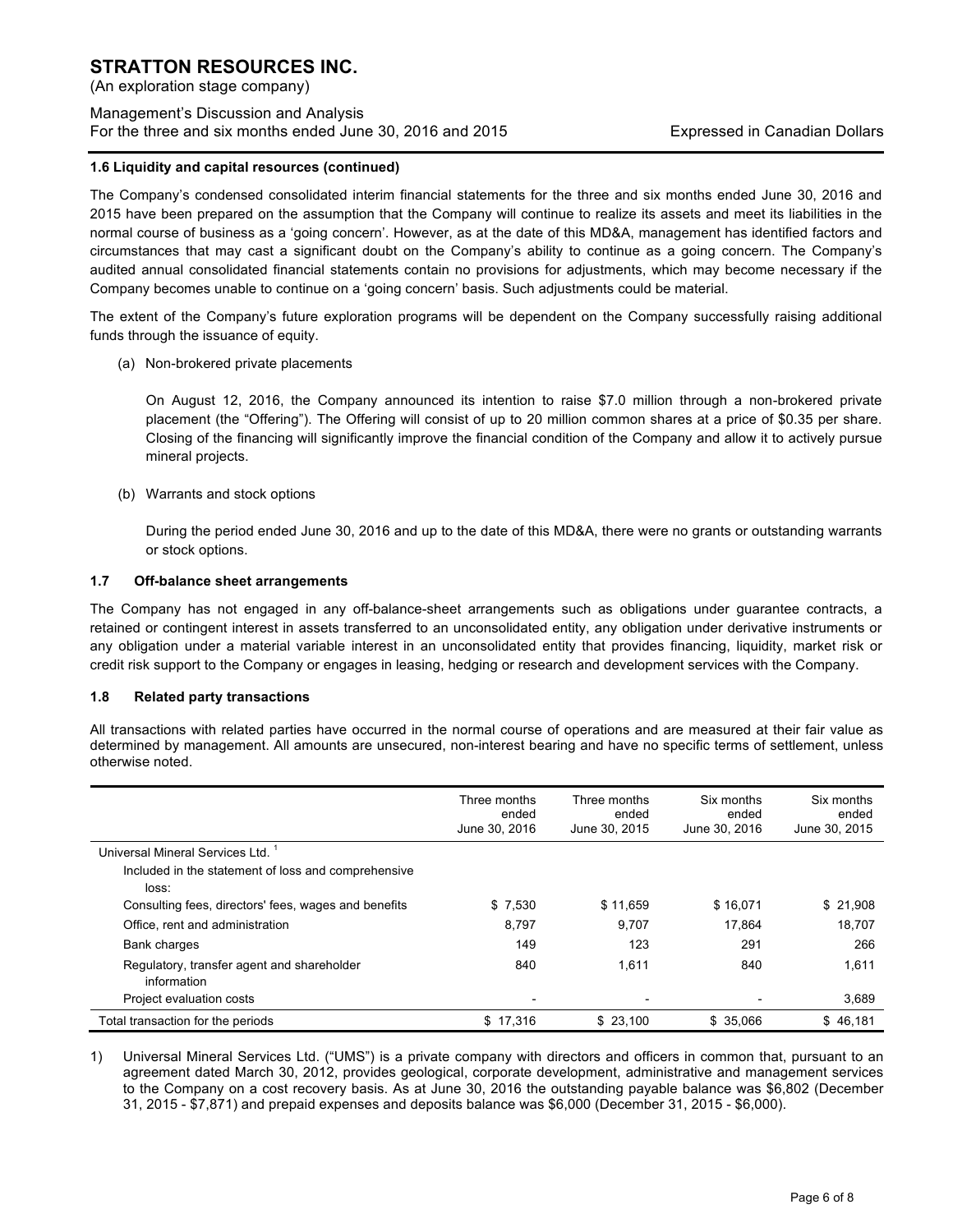(An exploration stage company)

## Management's Discussion and Analysis For the three and six months ended June 30, 2016 and 2015 Expressed in Canadian Dollars

#### **1.8 Related party transactions (continued)**

Effective June 30, 2013, UMS agreed to settle historic payable balances totaling \$609,388 with a note payable for an equivalent value. The note payable bears no interest, has a maturity of December 31, 2016 and is extendable for an additional twelve months at the mutual agreement. The note payable is due on demand.

#### Key management compensation

In addition to the transactions disclosed above, the Company provided the following compensation to key management members:

|                      | Three months  | Three months  | Six months    | Six months    |
|----------------------|---------------|---------------|---------------|---------------|
|                      | ended         | ended         | ended         | ended         |
|                      | June 30, 2016 | June 30, 2015 | June 30, 2016 | June 30, 2015 |
| Short-term benefits* | S             | \$4.520       | S             | \$ 7,753      |

\* An amount of \$nil is included in related party transactions with UMS for the three and six months ended June 30, 2016 (June 30, 2015 - \$4,520 and \$7,753, respectively).

#### **1.9 Subsequent events**

None than otherwise disclosed.

#### **1.10 Proposed transactions**

None.

#### **1.11 Critical accounting estimates**

This section is not required as the Company is a Venture Issuer, as the term is defined in National Instrument 51-102 *Continuous Disclosure Obligations*.

#### **1.12 Financial instruments and other instruments**

As at June 30, 2016, the Company's financial instruments consist of cash and cash equivalents, investments, amounts receivable, accounts payables and accrued liabilities. The fair values of these financial instruments approximate their carrying values due to their short-term to maturity. The Company's financial instruments are exposed to certain financial risks including, credit risk, currency risks, liquidity risk, interest rate risk and capital risk management. Details of each risk are laid out in the notes to the Company's condensed consolidated interim financial statements.

#### **1.13 Other requirements**

#### **1.13.1 Capital structure**

Authorized share capital consists of: Unlimited number of common shares without par value.

#### **Issued share capital:**

As at August 26, 2016, there are 36,724,164 common shares of the Company issued and outstanding.

As at June 30, 2016, there were 36,724,164 common shares of the Company issued and outstanding.